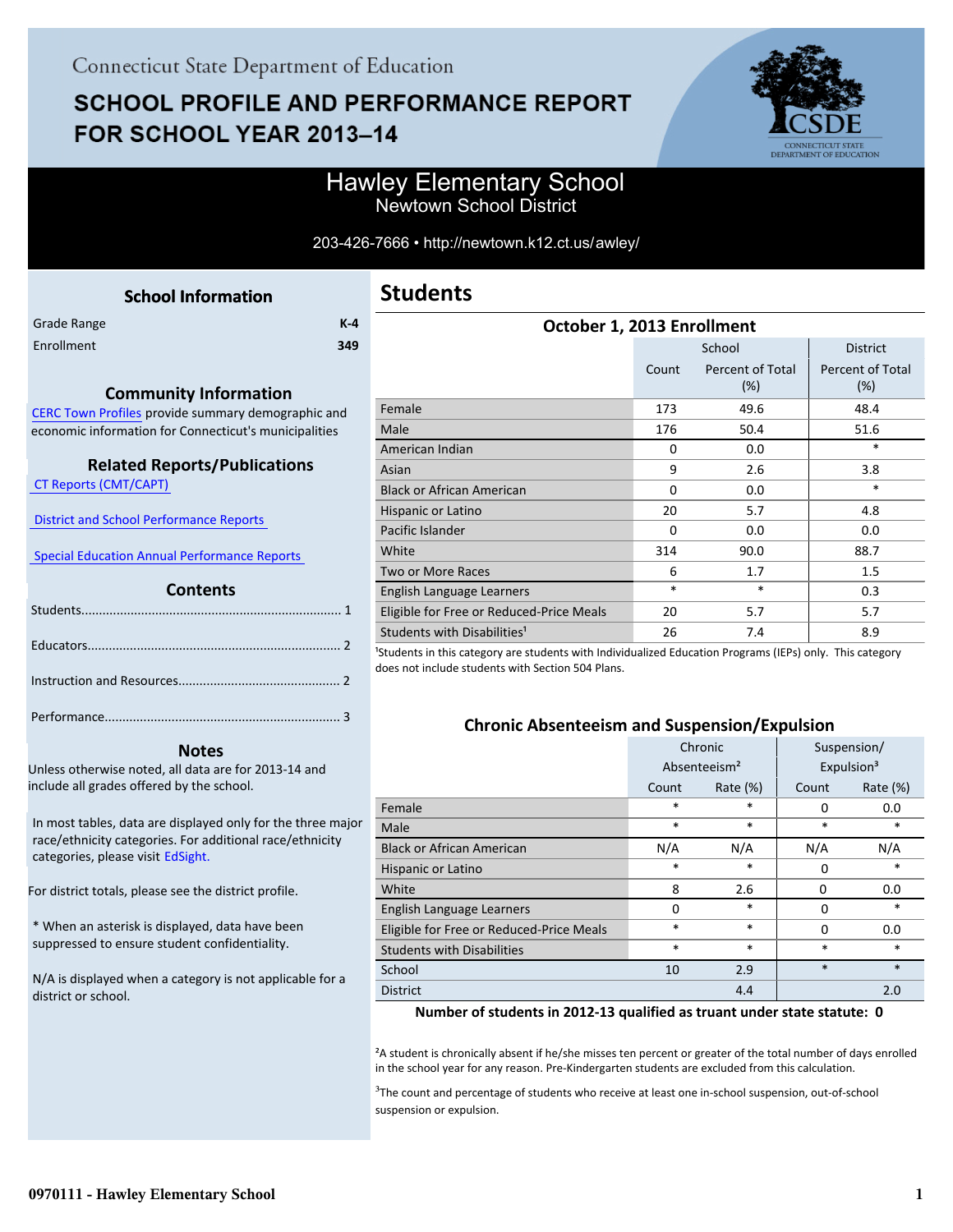# School Profile and Performance Report for School Year 2013-14 Hawley Elementary School Newtown School District

## **Educators**

#### **Full-Time Equivalent (FTE)<sup>1</sup> Staff**

|                                                           | <b>FTF</b> |
|-----------------------------------------------------------|------------|
| <b>General Education</b>                                  |            |
| Teachers and Instructors                                  | 26.3       |
| Paraprofessional Instructional Assistants                 | 5.3        |
| <b>Special Education</b>                                  |            |
| Teachers and Instructors                                  | 2.0        |
| Paraprofessional Instructional Assistants                 | 7.9        |
| <b>Administrators, Coordinators and Department Chairs</b> |            |
| School Level                                              | 1.0        |
| Library/Media                                             |            |
| Specialists (Certified)                                   | 1.0        |
| <b>Support Staff</b>                                      | 0.6        |
| Instructional Specialists Who Support Teachers            | 2.8        |
| Counselors, Social Workers and School Psychologists       | 2.5        |
| <b>School Nurses</b>                                      | 1.1        |
| Other Staff Providing Non-Instructional Services/Support  | 10.7       |

<sup>1</sup>In the full-time equivalent count, staff members working part-time in the school are counted as a fraction of full-time. For example, a teacher who works half-time in a school contributes 0.50 to the school's staff count.

#### **Educators by Race/Ethnicity**

|                                     |       | School                     | <b>District</b>            |
|-------------------------------------|-------|----------------------------|----------------------------|
|                                     | Count | Percent of Total<br>$(\%)$ | Percent of Total<br>$(\%)$ |
| Asian                               | 0     | 0.0                        | 0.8                        |
| <b>Black or African</b><br>American | 0     | 0.0                        | 0.2                        |
| Hispanic                            | 0     | 0.0                        | 1.3                        |
| Native American                     | 0     | 0.0                        | 0.2                        |
| White                               | 39    | 100.0                      | 97.5                       |

### **Classes Taught by Highly Qualified Teachers**²

|                                           | Percent of Total (%) |
|-------------------------------------------|----------------------|
| School                                    | 100.0                |
| <b>School Poverty Quartile: Low</b>       |                      |
| State High Poverty Quartile Schools       | 97.8                 |
| <b>State Low Poverty Quartile Schools</b> | 99.5                 |

²Core academic classes taught by teachers who are fully certified to teach in that subject area.

#### **Classroom Teacher Attendance, 2012-13**

|                                     | School | <b>District</b> |
|-------------------------------------|--------|-----------------|
| Average # of FTE Days Absent Due to | 15.5   | 11 2            |
| Illness or Personal Time            |        |                 |

## **Instruction and Resources**

|                                       |     | <b>School Schedule</b>           |          |
|---------------------------------------|-----|----------------------------------|----------|
| Days of Instruction                   | 183 | <b>School Hours for Students</b> |          |
| <b>Hours of Instruction Per Year</b>  |     | <b>Start Time</b>                | 09:05 AM |
| Grades 1-12 and Full-Day Kindergarten | 993 | End Time                         | 03:37 PM |
| Half/Extended Day Kindergarten        |     |                                  |          |

### **Students with Disabilities Who Spend 79.1 to 100 Percent of Time with Nondisabled Peers**⁴

|                                | Count  | Rate $(\%)$ |
|--------------------------------|--------|-------------|
| Autism                         | $\ast$ | $\ast$      |
| <b>Emotional Disturbance</b>   | N/A    | N/A         |
| <b>Intellectual Disability</b> | N/A    | N/A         |
| Learning Disability            | $\ast$ | $\ast$      |
| Other Health Impairment        | $\ast$ | $\ast$      |
| <b>Other Disabilities</b>      | N/A    | N/A         |
| Speech/Language Impairment     | $\ast$ | *           |
| School                         | 15     | 71.4        |
| <b>District</b>                |        | 79.4        |
|                                |        |             |

³Ages 6-21